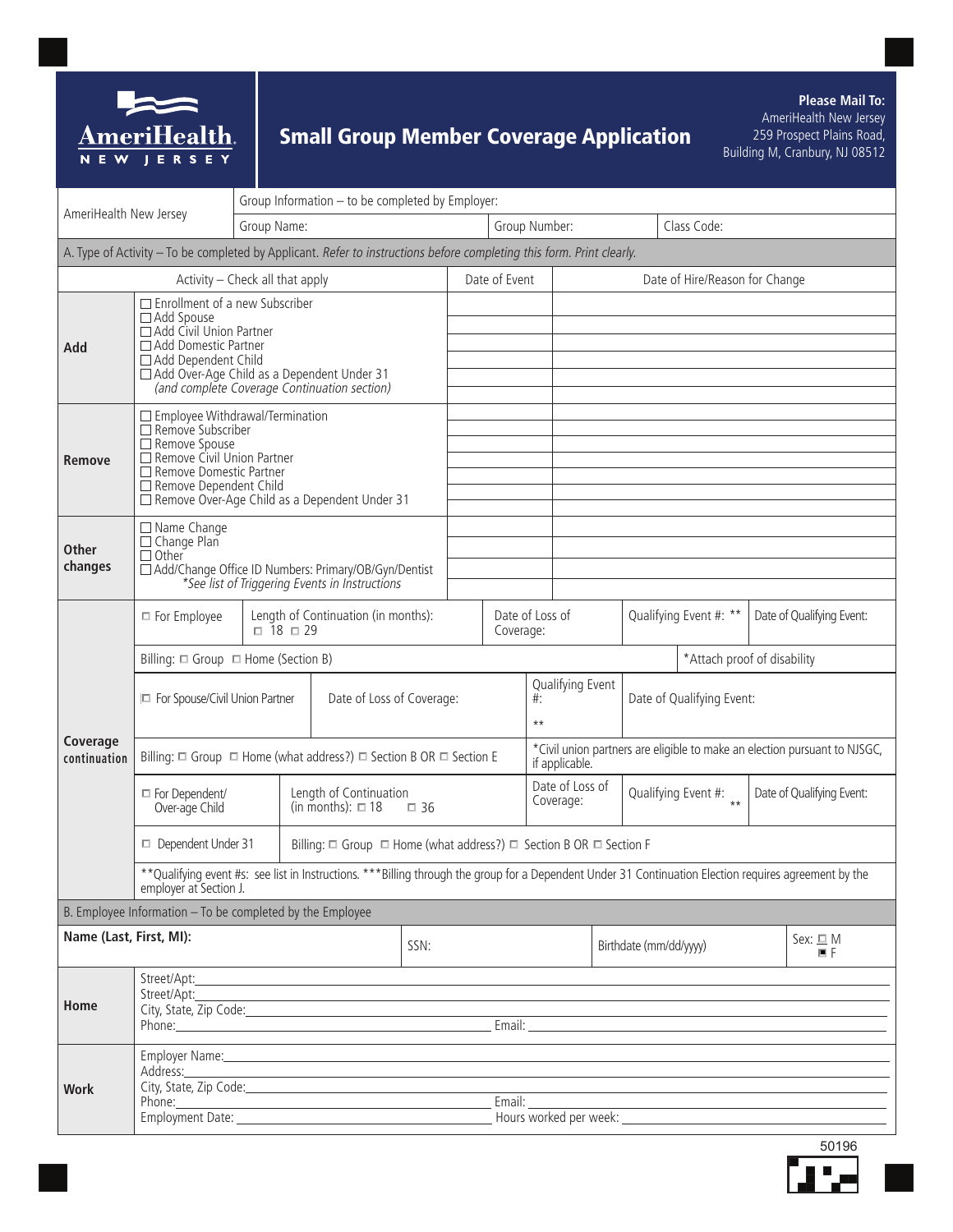|                                                                                                                                                                                                                                                                                             |                                                           | <b>Small Group Member Coverage Application</b>                                                                                                          |                                                                                                                                                         |                                                                                                                                                         |  |  |  |
|---------------------------------------------------------------------------------------------------------------------------------------------------------------------------------------------------------------------------------------------------------------------------------------------|-----------------------------------------------------------|---------------------------------------------------------------------------------------------------------------------------------------------------------|---------------------------------------------------------------------------------------------------------------------------------------------------------|---------------------------------------------------------------------------------------------------------------------------------------------------------|--|--|--|
|                                                                                                                                                                                                                                                                                             |                                                           | $\Box$ Add $\Box$ Remove $\Box$ Continuation $\Box$ Other Change - If a name change, indicate prior name:                                               |                                                                                                                                                         |                                                                                                                                                         |  |  |  |
|                                                                                                                                                                                                                                                                                             | Primary Loc #:                                            |                                                                                                                                                         | NPI or PCP ID #:                                                                                                                                        | Current Patient: □ Yes □ No                                                                                                                             |  |  |  |
|                                                                                                                                                                                                                                                                                             | Address:                                                  |                                                                                                                                                         |                                                                                                                                                         | $Zip+4$ :                                                                                                                                               |  |  |  |
| <b>Activity</b>                                                                                                                                                                                                                                                                             | Ob/Gyn Loc #:                                             |                                                                                                                                                         | NPI or PCP ID #:                                                                                                                                        | Current Patient: □ Yes □ No                                                                                                                             |  |  |  |
|                                                                                                                                                                                                                                                                                             | Address:                                                  |                                                                                                                                                         |                                                                                                                                                         | $Zip+4$ :                                                                                                                                               |  |  |  |
|                                                                                                                                                                                                                                                                                             | Dentist Loc #:                                            |                                                                                                                                                         | NPI or PCP ID #:                                                                                                                                        | Current Patient: □ Yes □ No                                                                                                                             |  |  |  |
|                                                                                                                                                                                                                                                                                             | Address:                                                  |                                                                                                                                                         |                                                                                                                                                         | $Zip+4:$                                                                                                                                                |  |  |  |
| Other Health Coverage? $\square$ Yes $\square$ No If yes:<br>Payer Name: 1988 Contract Contract Contract Contract Contract Contract Contract Contract Contract Contract Contract Contract Contract Contract Contract Contract Contract Contract Contract Contract Contract Contract Contrac |                                                           |                                                                                                                                                         | Other Rx Coverage? □ Yes □ No If yes:                                                                                                                   |                                                                                                                                                         |  |  |  |
|                                                                                                                                                                                                                                                                                             |                                                           |                                                                                                                                                         | Payer Name: 1988 - 1988 - 1988 - 1988 - 1988 - 1988 - 1988 - 1988 - 1988 - 1988 - 1988 - 1988 - 1988 - 1988 - 1                                         |                                                                                                                                                         |  |  |  |
|                                                                                                                                                                                                                                                                                             |                                                           |                                                                                                                                                         |                                                                                                                                                         |                                                                                                                                                         |  |  |  |
|                                                                                                                                                                                                                                                                                             |                                                           |                                                                                                                                                         |                                                                                                                                                         |                                                                                                                                                         |  |  |  |
|                                                                                                                                                                                                                                                                                             | <b>C. Plan Option</b> $-$ to be completed by the Employee |                                                                                                                                                         | Medical Plan Name:                                                                                                                                      |                                                                                                                                                         |  |  |  |
|                                                                                                                                                                                                                                                                                             |                                                           | Attach additional pages if necessary, dated and signed by you. Attach proof of disability.                                                              | D. Other Individuals Covered - Identify individuals other than yourself for whom you are adding/changing/removing coverage.                             |                                                                                                                                                         |  |  |  |
|                                                                                                                                                                                                                                                                                             | 1. Spouse/Domestic Partner/<br>Civil Union Partner        | 2. Child                                                                                                                                                | 3. Child                                                                                                                                                | 4. Child                                                                                                                                                |  |  |  |
|                                                                                                                                                                                                                                                                                             | $\Box$ Add $\Box$ Remove $\Box$ Other                     | $\Box$ Add $\Box$ Remove $\Box$ Other                                                                                                                   | □ Add □ Remove □ Other                                                                                                                                  | $\Box$ Add $\Box$ Remove $\Box$ Other                                                                                                                   |  |  |  |
| Name (last, first, MI)                                                                                                                                                                                                                                                                      |                                                           | Name (last, first, MI)                                                                                                                                  | Name (last, first, MI)                                                                                                                                  | Name (last, first, MI)                                                                                                                                  |  |  |  |
| Last                                                                                                                                                                                                                                                                                        |                                                           | Last                                                                                                                                                    | Last                                                                                                                                                    | Last                                                                                                                                                    |  |  |  |
| First                                                                                                                                                                                                                                                                                       |                                                           | First                                                                                                                                                   | First                                                                                                                                                   | First                                                                                                                                                   |  |  |  |
| MI                                                                                                                                                                                                                                                                                          |                                                           | MI                                                                                                                                                      | MI                                                                                                                                                      | MI                                                                                                                                                      |  |  |  |
| Birthdate (mm/dd/yyyy)                                                                                                                                                                                                                                                                      |                                                           | Birthdate (mm/dd/yyyy)                                                                                                                                  | Birthdate (mm/dd/yyyy)                                                                                                                                  | Birthdate (mm/dd/yyyy)                                                                                                                                  |  |  |  |
| $\Box$ Male $\Box$ Female                                                                                                                                                                                                                                                                   |                                                           | $\Box$ Male<br>$\Box$ Female                                                                                                                            | $\Box$ Male<br>$\Box$ Female                                                                                                                            | $\Box$ Male<br>$\Box$ Female                                                                                                                            |  |  |  |
| <b>SSN</b>                                                                                                                                                                                                                                                                                  |                                                           | SSN                                                                                                                                                     | SSN                                                                                                                                                     | SSN                                                                                                                                                     |  |  |  |
| Eligible for Medicare? $\Box$ Yes $\Box$ No Covered<br>under Medicare Parts A or B?<br>$\Box$ Yes $\Box$ No<br>Covered under any health coverage?                                                                                                                                           |                                                           | Eligible for Medicare? $\square$ Yes $\square$ No Covered<br>under Medicare Parts A or B?<br>$\Box$ Yes $\Box$ No<br>Covered under any health coverage? | Eligible for Medicare? <sup>D</sup> Yes $\Box$ No Covered<br>under Medicare Parts A or B?<br>$\Box$ Yes $\Box$ No<br>Covered under any health coverage? | Eligible for Medicare? $\square$ Yes $\square$ No<br>Covered under Medicare Parts A or B?<br>$\Box$ Yes $\Box$ No<br>Covered under any health coverage? |  |  |  |
| $\Box$ Yes $\Box$ No<br><b>Primary Care Provider</b>                                                                                                                                                                                                                                        |                                                           | □ Yes □ No<br><b>Primary Care Provider</b>                                                                                                              | $\Box$ Yes $\Box$ No<br><b>Primary Care Provider</b>                                                                                                    | $\Box$ Yes $\Box$ No<br><b>Primary Care Provider</b><br>NPI or PCP ID #                                                                                 |  |  |  |
| NPI or PCP ID #                                                                                                                                                                                                                                                                             |                                                           | NPI or PCP ID #<br>Address                                                                                                                              | NPI or PCP ID #<br>Address                                                                                                                              | Address                                                                                                                                                 |  |  |  |
| Address                                                                                                                                                                                                                                                                                     |                                                           |                                                                                                                                                         |                                                                                                                                                         |                                                                                                                                                         |  |  |  |
| $Zip+4$                                                                                                                                                                                                                                                                                     |                                                           | $Zip+4$                                                                                                                                                 | $Zip+4$                                                                                                                                                 | $Zip+4$                                                                                                                                                 |  |  |  |
| Current Patient? □ Yes □ No                                                                                                                                                                                                                                                                 |                                                           | Current Patient? □ Yes □ No                                                                                                                             | Current Patient? □ Yes □ No                                                                                                                             | Current Patient? □ Yes □ No                                                                                                                             |  |  |  |
| Ob/Gyn Office<br>NPI or PCP ID #                                                                                                                                                                                                                                                            |                                                           | Ob/Gyn Office<br>NPI or PCP ID #                                                                                                                        | Ob/Gyn Office<br>NPI or PCP ID #                                                                                                                        | Ob/Gyn Office<br>NPI or PCP ID #                                                                                                                        |  |  |  |
| Address                                                                                                                                                                                                                                                                                     |                                                           | Address                                                                                                                                                 | Address                                                                                                                                                 | Address                                                                                                                                                 |  |  |  |
|                                                                                                                                                                                                                                                                                             |                                                           |                                                                                                                                                         |                                                                                                                                                         |                                                                                                                                                         |  |  |  |
| $Zip+4$                                                                                                                                                                                                                                                                                     |                                                           | $Zip+4$                                                                                                                                                 | $Zip+4$                                                                                                                                                 | $Zip+4$                                                                                                                                                 |  |  |  |
|                                                                                                                                                                                                                                                                                             | Current Patient? $\Box$ Yes $\Box$ No                     | Current Patient? □ Yes □ No                                                                                                                             | Current Patient? □ Yes □ No                                                                                                                             | Current Patient? □ Yes □ No                                                                                                                             |  |  |  |
| <b>Dentist Office</b><br>NPI or PCP ID #                                                                                                                                                                                                                                                    |                                                           | <b>Dentist Office</b><br>NPI or PCP ID #                                                                                                                | <b>Dentist Office</b><br>NPI or PCP ID #                                                                                                                | <b>Dentist Office</b><br>NPI or PCP ID #                                                                                                                |  |  |  |
| Address                                                                                                                                                                                                                                                                                     | Address                                                   |                                                                                                                                                         | Address                                                                                                                                                 | Address                                                                                                                                                 |  |  |  |
|                                                                                                                                                                                                                                                                                             |                                                           |                                                                                                                                                         |                                                                                                                                                         |                                                                                                                                                         |  |  |  |
| $Zip+4$                                                                                                                                                                                                                                                                                     |                                                           | $Zip+4$                                                                                                                                                 | $Zip+4$                                                                                                                                                 | $Zip+4$                                                                                                                                                 |  |  |  |
| Current Patient? □ Yes □ No                                                                                                                                                                                                                                                                 |                                                           | Current Patient? □ Yes □ No                                                                                                                             | Current Patient? □ Yes □ No                                                                                                                             | Current Patient? □ Yes □ No                                                                                                                             |  |  |  |
| please explain                                                                                                                                                                                                                                                                              | If last name is different from Applicant,                 | If last name is different from Applicant,<br>please explain                                                                                             | If last name is different from Applicant,<br>please explain                                                                                             | If last name is different from Applicant,<br>please explain                                                                                             |  |  |  |
| Home address same as Applicant?<br>□ Yes □ No<br>If NO, complete Section E                                                                                                                                                                                                                  |                                                           | Home address same as Applicant?<br>$\Box$ Yes $\Box$ No<br>If NO, complete Section E                                                                    | Home address same as Applicant?<br>$\Box$ Yes $\Box$ No<br>If NO, complete Section E                                                                    | Home address same as Applicant?<br>□ Yes □ No<br>If NO, complete Section E                                                                              |  |  |  |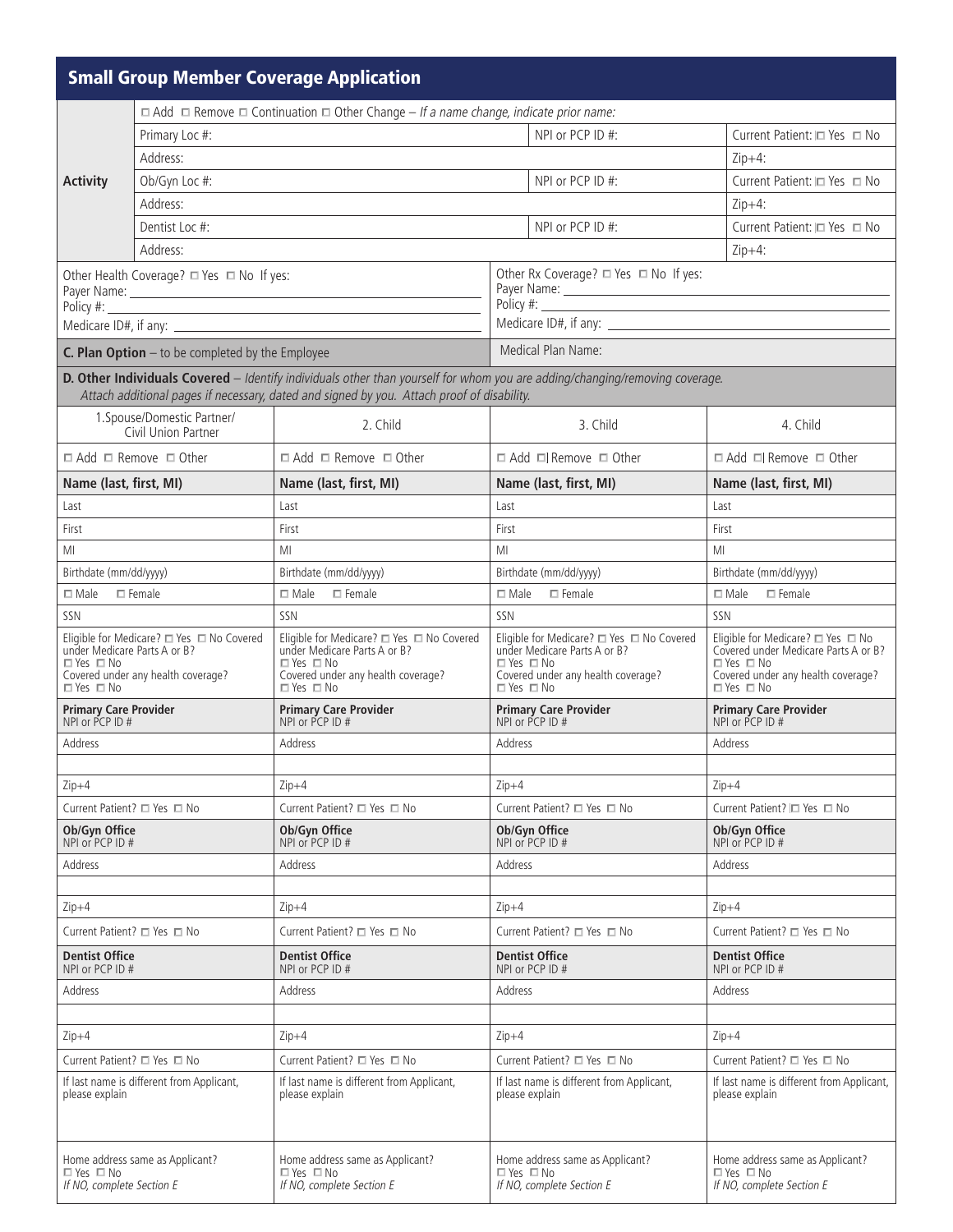| <b>Small Group Member Coverage Application</b>                                                                                                                                                                                                                                                                                                               |                                                |       |                                                                                                                                                                                                                                                                                                                                                                                                                                                                                                                                                                                              |  |  |  |  |  |
|--------------------------------------------------------------------------------------------------------------------------------------------------------------------------------------------------------------------------------------------------------------------------------------------------------------------------------------------------------------|------------------------------------------------|-------|----------------------------------------------------------------------------------------------------------------------------------------------------------------------------------------------------------------------------------------------------------------------------------------------------------------------------------------------------------------------------------------------------------------------------------------------------------------------------------------------------------------------------------------------------------------------------------------------|--|--|--|--|--|
| E. Additional Spouse / Civil Union Partner / Domestic Partner Information - If not applicable, please mark as "NA."                                                                                                                                                                                                                                          |                                                |       |                                                                                                                                                                                                                                                                                                                                                                                                                                                                                                                                                                                              |  |  |  |  |  |
| Street/Apt                                                                                                                                                                                                                                                                                                                                                   | b. Please explain why the address is different |       |                                                                                                                                                                                                                                                                                                                                                                                                                                                                                                                                                                                              |  |  |  |  |  |
| Street/Apt                                                                                                                                                                                                                                                                                                                                                   |                                                |       |                                                                                                                                                                                                                                                                                                                                                                                                                                                                                                                                                                                              |  |  |  |  |  |
| City                                                                                                                                                                                                                                                                                                                                                         | Zip Code<br>State                              |       |                                                                                                                                                                                                                                                                                                                                                                                                                                                                                                                                                                                              |  |  |  |  |  |
| F. Additional Child Information - to be completed by Employee. Provide information below about children listed in Section D, if they have a different address<br>from<br>the employee. If multiple children are at an address, you may list them together. Attach additional pages as necessary, signed and dated.                                           |                                                |       |                                                                                                                                                                                                                                                                                                                                                                                                                                                                                                                                                                                              |  |  |  |  |  |
| Name(s): 2008 2009 2012 2022 2023 2024 2022 2022 2023 2024 2022 2023 2024 2022 2023 2024 2022 2023 2024 2022 20<br>Reason:                                                                                                                                                                                                                                   |                                                |       | $Name(s):$ and $\frac{1}{s}$ and $\frac{1}{s}$ and $\frac{1}{s}$ and $\frac{1}{s}$ and $\frac{1}{s}$ and $\frac{1}{s}$ and $\frac{1}{s}$ and $\frac{1}{s}$ and $\frac{1}{s}$ and $\frac{1}{s}$ and $\frac{1}{s}$ and $\frac{1}{s}$ and $\frac{1}{s}$ and $\frac{1}{s}$ and $\frac{1}{s}$ and<br>City, State, Zip Code: Call Content City, State, Zip Code:<br>Reason: and the second service of the series of the series of the series of the series of the series of the series of the series of the series of the series of the series of the series of the series of the series of the se |  |  |  |  |  |
| G. Race/Ethnicity - to be completed by Employee at his/her option. NOTE: your response is appreciated but NOT required!                                                                                                                                                                                                                                      |                                                |       |                                                                                                                                                                                                                                                                                                                                                                                                                                                                                                                                                                                              |  |  |  |  |  |
| Choose a category that most closely describes you:<br>□ American Indian or Alaskan Native □ Black, not of Hispanic origin □ Hispanic □ Asian or Pacific Islander □ White, not of Hispanic origin                                                                                                                                                             |                                                |       |                                                                                                                                                                                                                                                                                                                                                                                                                                                                                                                                                                                              |  |  |  |  |  |
| <b>H. Employee Signature</b>                                                                                                                                                                                                                                                                                                                                 |                                                |       |                                                                                                                                                                                                                                                                                                                                                                                                                                                                                                                                                                                              |  |  |  |  |  |
| I represent that all the information supplied in this application is true and complete. I hereby agree to the Conditions of Enrollment set forth in this Enrollment/<br>Change Request form. I authorize deductions from my earnings for any contributions required from me.                                                                                 |                                                |       |                                                                                                                                                                                                                                                                                                                                                                                                                                                                                                                                                                                              |  |  |  |  |  |
| Signature:                                                                                                                                                                                                                                                                                                                                                   |                                                |       | Date:                                                                                                                                                                                                                                                                                                                                                                                                                                                                                                                                                                                        |  |  |  |  |  |
| I. Over-Age Child's Signature                                                                                                                                                                                                                                                                                                                                |                                                |       |                                                                                                                                                                                                                                                                                                                                                                                                                                                                                                                                                                                              |  |  |  |  |  |
| I represent that all the information supplied in this application regarding the Dependent Under 31 Continuation Election is true and complete. I hereby agree to<br>the Conditions of Enrollment set forth in this Enrollment/Change Request form. I hereby agree to make contributions required from me for the Dependent Under<br>31 Continuation Election |                                                |       |                                                                                                                                                                                                                                                                                                                                                                                                                                                                                                                                                                                              |  |  |  |  |  |
| Signature:                                                                                                                                                                                                                                                                                                                                                   |                                                | Date: |                                                                                                                                                                                                                                                                                                                                                                                                                                                                                                                                                                                              |  |  |  |  |  |
| J. Employer Verification                                                                                                                                                                                                                                                                                                                                     |                                                |       |                                                                                                                                                                                                                                                                                                                                                                                                                                                                                                                                                                                              |  |  |  |  |  |
| The requested activity is believed eligible and is approved by the Employer. In addition, the Employer consents to payroll deduction for Dependent Under 31<br>Continuation Election: □ Yes □ No                                                                                                                                                             |                                                |       |                                                                                                                                                                                                                                                                                                                                                                                                                                                                                                                                                                                              |  |  |  |  |  |
| Employer Representative:                                                                                                                                                                                                                                                                                                                                     |                                                | Date: |                                                                                                                                                                                                                                                                                                                                                                                                                                                                                                                                                                                              |  |  |  |  |  |
| Representative's Title:                                                                                                                                                                                                                                                                                                                                      |                                                |       |                                                                                                                                                                                                                                                                                                                                                                                                                                                                                                                                                                                              |  |  |  |  |  |